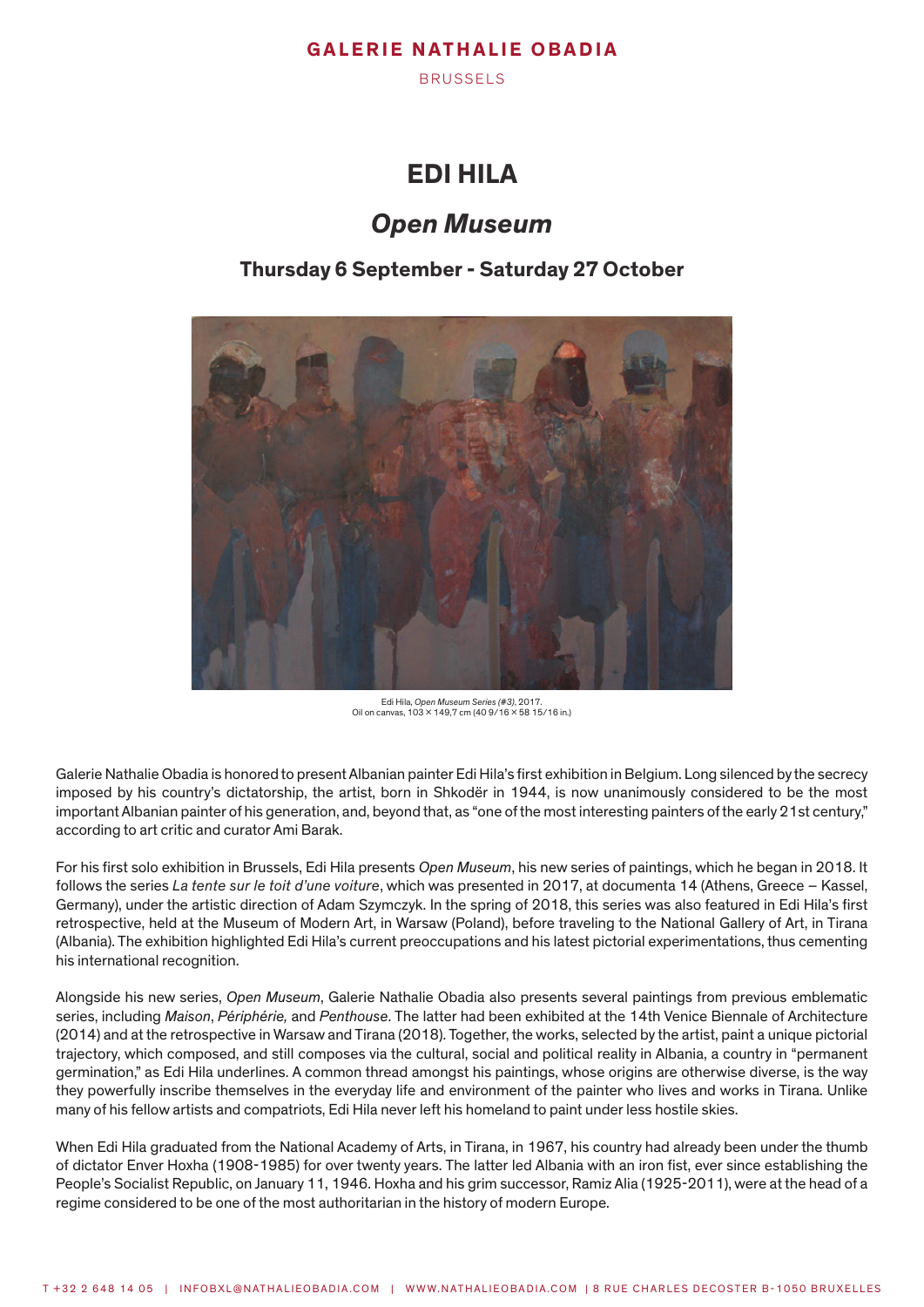BRUSSELS

In this context of repression, being an artist in Albania was no easy feat. For a long time, Edi Hila led this struggle alone, drawing only on his most intimate resources and benefitting from the lessons which he gleaned from his own work. Conquering his pictorial independence happened progressively and was fraught with obstacles since, like most artists of his generation, he had been trained according to the strict rules of socialist realism. This official style obeyed the artistic canons prescribed by the Soviet Union, where most of the professors at the National Academy of Arts were trained. All of Western art's avant-garde movements, such as Impressionism, Cubism, or Expressionism—considered to be degenerate art—were banished from the academic curriculum.

Edi Hila experienced a short-lived idyll with the regime when, in 1972, he was awarded the first prize for painting in the national Pranvera '72 competition. The following year, everything toppled over. His large-scale work, *La plantation des arbres* (today in the collection of the National Gallery of Albania, Tirana), which he presented at the national exhibition of Tirana, was censured. The painting—at first glance, a simple pastoral scene—was considered deviationist by the authorities, who faulted its flat planes of pure color, too similar to the chromatic audacity of decadent expressionist art. This accusation saw him dismissed from official artistic circles by forbidding him from exhibiting (until the 1990s), after which he was condemned, in 1974, to a penalty of reeducation, which forced him to work, for several years, in a poultry breeding operation and as a docker.

Despite enduring daily trials and tribulations, Edi Hila never ceased painting and drawing. Thanks to the few art books he'd obtained at great risk, his work was enriched by external input, such as Surrealism and, in particular, by the metaphysical Italian paintings of Giorgio De Chirico. Similarly to the latter's "antiquizing" compositions, Edi Hila's paintings gave a dominant place to urban architecture. This turning point occurred with *Shkodër*, the first series realized by Edi Hila during the democratic transition of 1990, which would lead to the end of the single party and to the fall of Ramiz Alia, in 1992.

Fortified by his newfound freedom and his intense desire to make up for "so many lost years in his creative life," Edi Hila stopped using the bright colors that had been his way of challenging the deleterious situation imposed by communism. He now opted for a limited range of colors, which he used in camaieu. This subtleness, according to Eric de Chassey, went hand in hand with his "meditation on identity (individual and collective), on history, and the painting's ability to weave them into a common melancholy.<sup>1"</sup> A characteristic which he shares with Belgian painter, Luc Tuymans, who is the Western artist most similar to Edi Hila, according, once again, to the French art historian, who sees in the Albanian artist's paintings, this "same dry facture," this "same chromatic restriction that privileged the camaieu, to make works that are simultaneously ironic, melancholy, and meditative.<sup>2"</sup> The white that Edi Hila adds to lighten his palette creates ethereal atmospheres that contrast with the gravity of the surrounding world. The bleaker the post-communist Albanian reality appeared—a far cry from what Edi Hila had hoped for when the country had still been suffocating under the stronghold of Hoxha's regime—the more diaphanous his paintings became. In opposition to the pangs of poverty and social and political violence to which Albania was subjected, the artist offered a painting filled with increasingly delicate nuances. The muted range of camaieu thus countered the more sharply contrasted one that the artist had used during the communist era. The subtle games of chromatic reversals reflected the wiser, yet still rebellious, temperament of a painter who, like so many other Albanians, suffered from the democratic transition initiated in the early 1990s. This transition did not meet the Albanian people's hopes, and proved to be, on the contrary, an extremely complex and bitter period, which is noticeable in the quiet melancholy of Edi Hila's works from that time. An impression that has lasted and is now fully identified as the artist's poetic signature. The elegiac contemplation that defines Edi Hila's work can be conceived of as consciousness distancing itself from "the world's disenchantment." This disillusionment is explained by philosopher Jean Starobinski in his text on Søren Kierkegaard<sup>3</sup>, in which the melancholy man is characterized by his "secession" from the world. Reality presents itself to him in the form of a spectacle to which he no longer subscribes, and which he contemplates from the outside. This position is also apparent in the metaphysical oeuvre of Giorgio De Chirico, as it is in Edi Hila's work, two artists who approach reality through absence, by often depriving their compositions of all human presence.

The series, *Penthouse* (2013), illustrates this sentiment of aborted hope, when Albania, in the midst of a democratic transition,

<sup>1.</sup> Eric de Chassey, « *Saggio* », in *Edi Hila. Painter of Transformation*, exhibition catalog (Warsaw, Museum of Modern Art, March 2 - May 6, 2018), Warsaw: Museum of Modern Art in Warsaw, 2018, p.7.

<sup>2.</sup> Op.cit. p. 10.

<sup>3.</sup> Jean Starobinski, *L'encre de la mélancolie*, Paris : Le Seuil, Coll. La Librairie du XXIème siècle, 2012.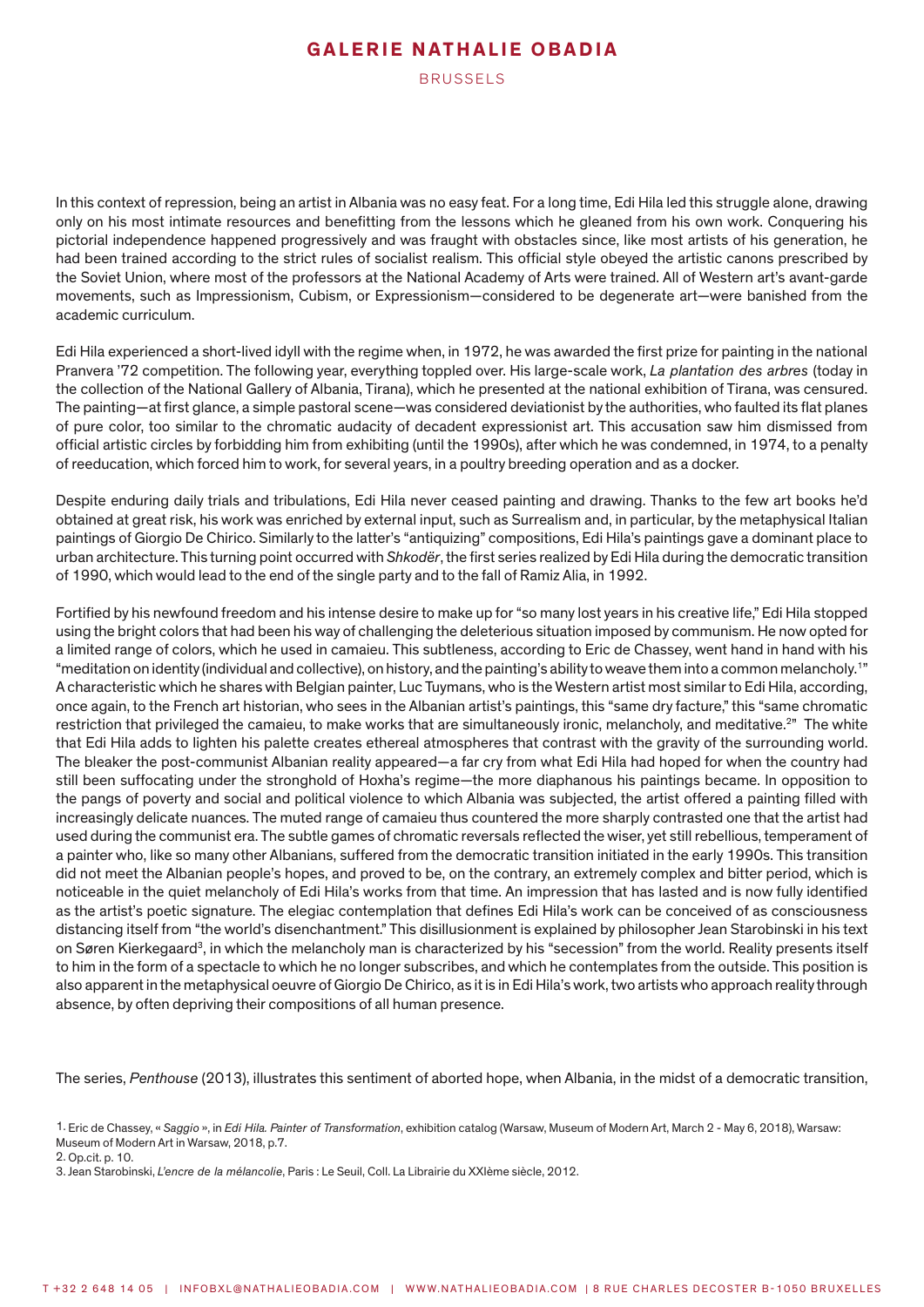BRUSSELS

tried to go from communism to capitalism. This transfer in progress saw the emergence of a new middle class that aspired to live in detached houses, in order to break from the collective housing of the communist era. An abundance of new detached houses, as mediocre as they were unbelievable in terms of their architecture, materialized. Edi Hila uses this motif to mock the vulgarity of an elite who tries to isolate itself from the rest of the population. This voluntary exclusion takes the shape of tall houses, in which only the top floor (penthouse) is inhabited. From their eagle's nests, the nouveaux riches can thus hope to live far from the threat represented, in their eyes, by the rest of the Albanian population, which is still subjected to poverty. According to art historian Paul Ardenne, Edi Hila's metaphorical architecture symbolize the end of a collectivist utopia and of the joys of sharing that were falsely portrayed by Communism, in favor of "triumphant individualism, social arrogance, indifference to the common good, and the worship of privatization<sup>4</sup>," which are the common lot of our capitalist societies. In light of this allegorical interpretation, the "portraits of blind houses" in the *Penthouse* series strangely echo the thoughts of Sigmund Freud on the future of civilization. In *The Future of an Illusion*, Freud writes that "a big part of mankind's struggle focuses on a single task, that of striking the right balance—one that would bring happiness, that is—between individual demands and the cultural demands of the masses."

Edi Hila, though an eminently political painter, is above all an astute observer of his environment. To better describe it and derive



Edi Hila, *Penthouse*, 2013. Oil on canvas,122 x 102 cm (48 1/32 x 40 5/32 in.)

inspiration from it, he gathers sizeable photographic documentation, before beginning a new series. In this, he works like Scottish painter Peter Doig, who also bestows a profoundly pictorial nature upon preexisting, photomechanical images. *Open Museum*, a series begun by Edi Hila in 2018 and exhibited at Galerie Nathalie Obadia, does not stray from this rule.

During a stay with his daughter in Berlin, in 2017, Edi Hila saw the birth of his next series' central theme. The unexpected discovery of an art historical book on German furniture<sup>5</sup> had left a deep impression. He was particularly fascinated by the chapter dedicated to armoires, from the Middle Ages to Art Nouveau, spellbound by all the creativity and aesthetic perfection distilled in some of these pieces of furniture. The theme of the armoire inspired him, since it was imbued with a symbolic and mysterious dimension that the painter related to the furniture's secular presence in domestic interiors the world over. He conceived of the armoires as museums or, according to him, as "time cabinets." They served a double function: historical and romantic. The armoires are at once vestiges of our collective past (they preserve archives, books, objects, etc.) and the relics of our individual lives (they contain family secrets, intrigues, or love mementos, etc.).

4. Paul Ardenne, Edi Hila, *Penthouse. My house is not your house*, text written on the occasion of the exhibition «Edi Hila. Penthouse », Galerie Mitterrand, Paris, December 13th, 2013 - February 1st, 2014.

5. Heinrich Kreisel, *Die Kunst des deutschen Möbels : Möbel und Vertäfelungen des deutschen Sprachraums von den Anfängen bis zum Jugendstil*l, München: Beck, 1968.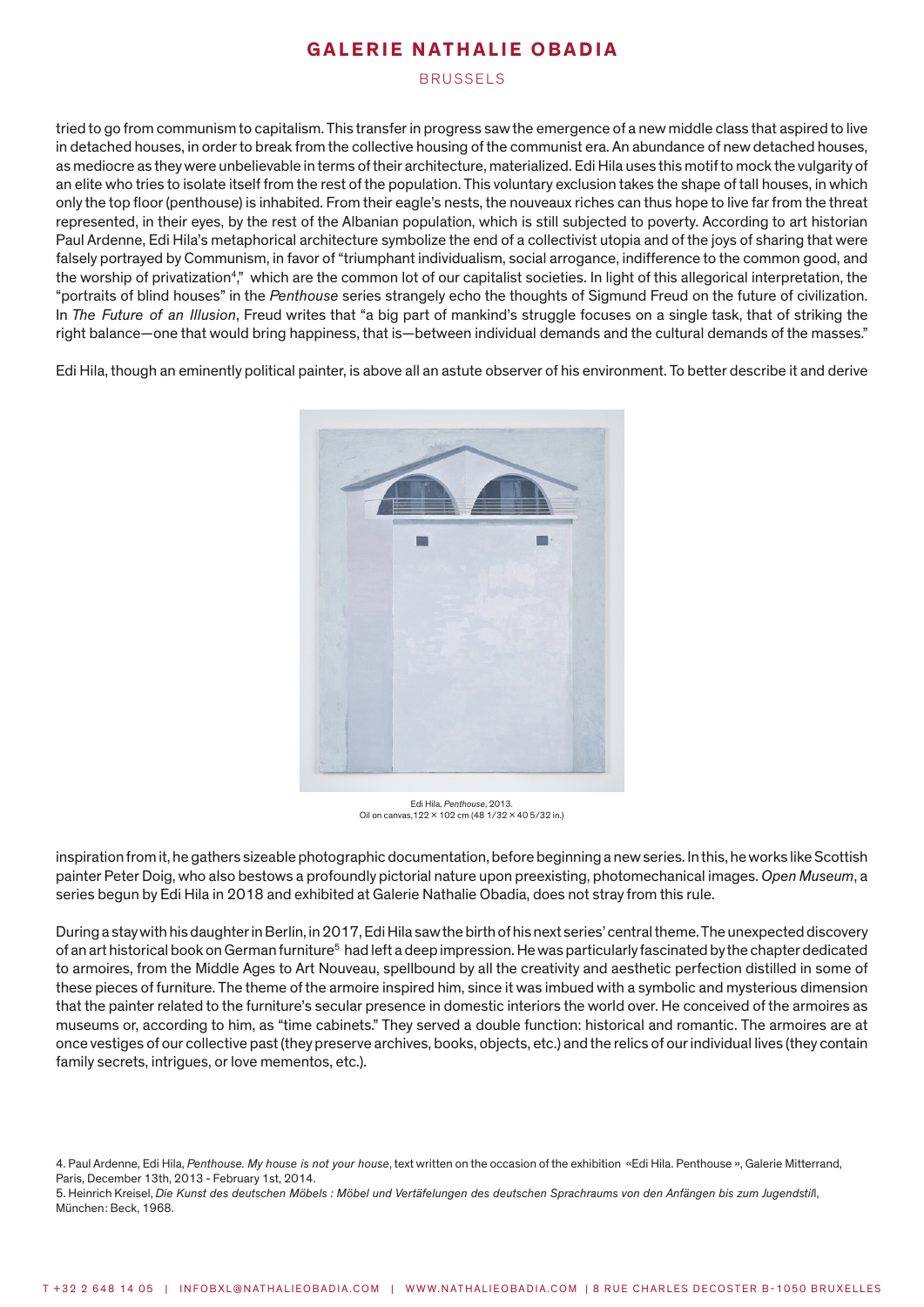BRUSSELS



Edi Hila, *Open Museum Series (#1)*, 2017. Oil on canvas, 102 x 98 cm (40 5/32 x 38 in.)

By extension, Edi Hila's armoires become obvious metaphors of history, politics, social or armed violence, as can be seen in one of the paintings exhibited at Galerie Nathalie Obadia, which represents an armoire filled with antique weapons. This representation evokes the etymological sense of the armoire, originally conceived of as a portable armory. Between armoire, arms, and armors, there is only one semantic and symbolic step, which Edi Hila negotiates elegantly.

However, this is not the true subject of the series. While Edi Hila has been deeply affected by the history of his country, he still remains a painter of his time, a vigilant witness of his epoch and of today's ills. The series, *Open Museum*, is thus directly linked with recent events, with the wave of terrorist attacks that struck Europe, and in particular France, Belgium, and Germany, between 2015 and 2017. Edi Hila remembers the dread that filled him at the time and that is still present when he visits Berlin. The emergence of the armoire thematic at that moment is no accident. The memories of these atrocities are contained in this armoire. Thus Edi Hila tackles the development of this very singular theme. On the one side, an armoire displaying medieval armor; on the other, an armoire transformed into a gleaming armor: the Tirana metro. Through all these allegories, Edi Hila calls out to us. He, who experienced the disenchantment of a country in the midst of complete reconstruction, now brings us face to face with our own contradictions and warns us against a history that repeats itself, this Pandora's box (armoire), whose doors can reopen at any given moment.

"Edi Hila wants to find the truth in the ordinary and reveal it in his painting," comments Eric de Chassey. This demand for truth is reinforced by his constant search for purity, which has its source, among other things, in his meditation on the works by Italian Renaissance master, Piero della Francesca. A certain solemnity that seems to subtract Edi Hila's paintings from the laws of time derives from this ascetism. His paintings are a concentrate of things seen and dreamt, of situations experienced and evoked, which he situates "between disappearance and appearance." Edi Hila breathes an air of reminiscence into his paintings, accentuated by his use of muted camaieu, which give a slightly vaporous aspect to the paintings' rendering. As if that milky haze attempted to contain, all by itself, an unspeakable and intense truth. His delicate and modest paintings are also, according to him, the result of "a precarious equilibrium," reflecting the fragile reality that surrounds him and now transcends the isolated case that is Albania. By mixing history and dream, politics and contemplation, explicit and tacit in his paintings, Edi Hila surreptitiously summons the most human part of us: hope. The hope of all the Albanian people who have not renounced their dream of prosperity and emancipation, of our civilization struggling against the barbarism of modern times, and also of liberation from obscurantism.